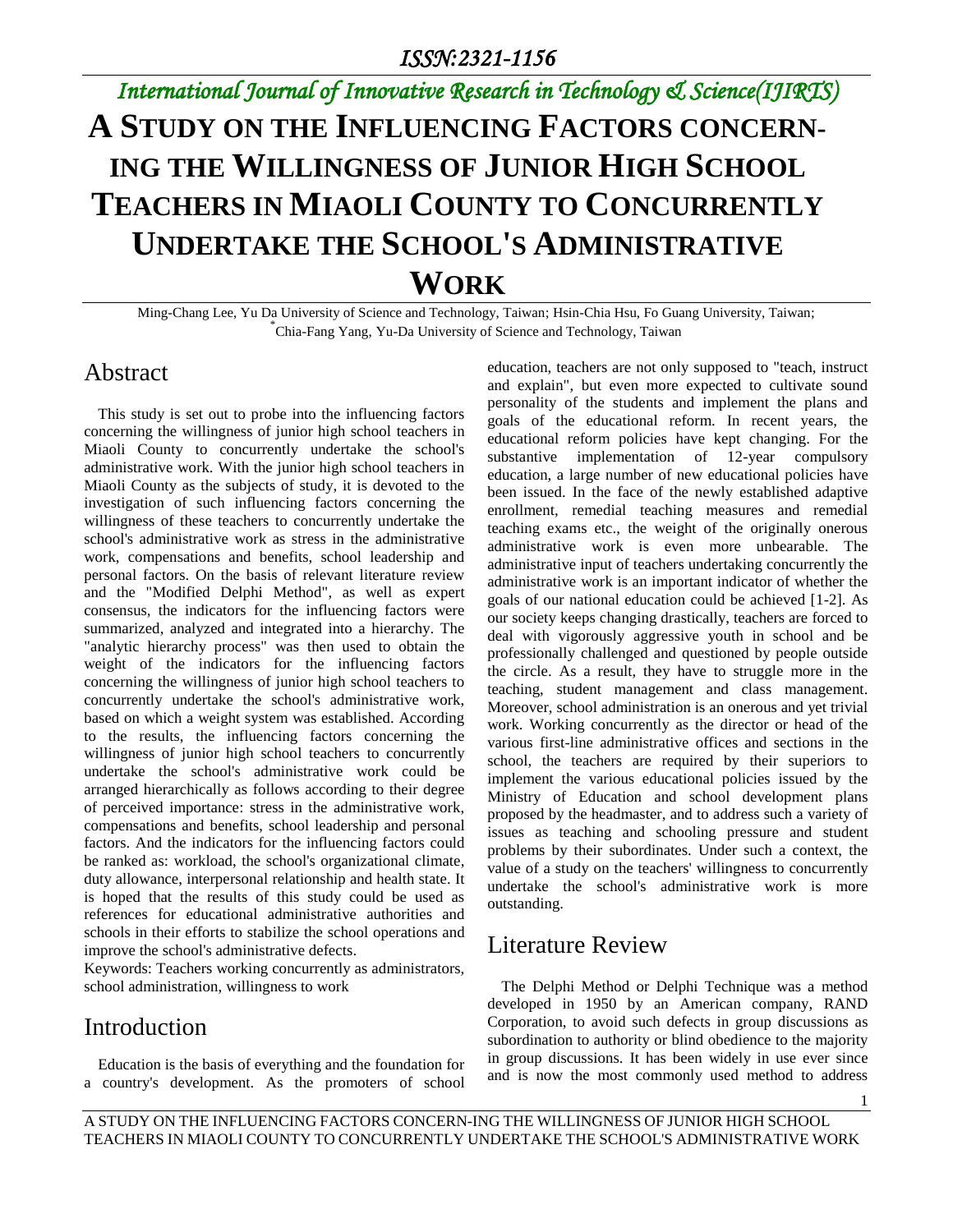#### *ISSN:2321-1156*

## *International Journal of Innovative Research in Technology & Science(IJIRTS)*

complex decision making problems. The Modified Delphi Method [3-5] is similar to the traditional Delphi in terms of implementation and mode of statistics. It retains the gist and advantages of the original Delphi where the experts are allowed to exchange ideas and voice their opinions anonymously and the complicated procedure involved in a questionnaire survey is simplified by replacing the openended questionnaire for the first round with the structured questionnaire developed directly in research plans or expert interviews on the basis of the research findings in relevant literature review.

The Analytic Hierarchy Process (AHP) was a method developed in 1971 by Professor Thomas L. Saaty of University of Pittsburgh mainly to facilitate decision making when the circumstances are not clear or there are multiple evaluation criteria [6]. According to Saaty, the situations to which AHP could be applied include: planning, generation of alternative plans, selection of optimal plans or policies, resource allocation, determination of demand conditions, forecasting -- risk assessment, priority setting, performance appraisal, system design, guaranteeing system stability, optimization, conflict resolution and risk assessment [7-8].

School administration is the effective, economical and systematic management of the affairs other than teaching aimed to achieve educational goals. Such affairs could be divided into registry services, student affairs, general affairs, human resources and public relations, whose administration is comprised of such stages as planning and decision-making, communication or coordination, leadership or motivation, organization, the review and reform of practices [9]. School administration is the support and leadership of school education, by which school education could develop in the right direction and the school will be equipped with sound facilities and resources, thus enhancing the quality of teaching in a more effective manner and achieving the goals of school education. School administration is suggested to have the following characteristics: (1) school administration is the locomotive of the reform and development of school education; (2) school administration should support and lead school education; (3) school administration is indispensable to the development of school education in the right direction; (4) school administration refers to the methods dealing with all educational resources of a school including the persons, affairs and objects involved; (5) it calls for the effective support of school administration to enhance the quality of teaching; (6) the goal of school administration, like the goal of school education, is to "aid every individual to achieve their unique potential that they may make their unique contribution to society" [10-12]. Since students constitute the bulk of school and the goal of students is "to learn things", "school administration" should uphold the promotion of "students to learn" as the main principle and the enhancement of the teachers' quality of teaching as the ultimate goal.

#### Research Method

#### A. Research subjects

The research subjects in this study are divided into two parts: the Delphi Expert group and the research subjects of AHP (junior high school teachers). The success of a Delphibased study depends to a large extent on the professional qualities, participation intention, etc. of the experts selected for this purpose. Dalkey (1967) suggested that the smallest error value and greatest group reliability would be obtained when the expert panel consisted of more than 10 people. During the selection of Delphi expert panel, therefore, since the research subjects including the junior high school directors, group heads and teachers experienced in concurrently undertaking the administrative work and education experts and scholars with practical educational administrative experiences were more homogeneous than heterogeneous in nature, the number of experts was determined to be 12.

#### B. Research sampling

This is a regional study based on snowball sampling. It began by contacting the teachers who are willing to participate in the study via telephone. These teachers were then asked to provide lists of qualified respondents, who were then asked to provide their lists of qualified respondents, so an and so forth until the sample size grew like a snowball. The questionnaires were distributed via the Internet.

#### C. Research tools

This study used two research tools: the questionnaire for experts in a modified Delphi process and the AHP questionnaire. In order to probe into the willingness of junior high school teachers to concurrently undertake administrative work, literature on the willingness to concurrently undertake administrative work, school administration etc. was gathered and summarized to formulate the questionnaire for experts in a modified Delphi process and the AHP questionnaire to be used as the research tools.

#### D. Research process

The research process of this study could be divided into the following three steps:

Step 1: Determine the research topic.

Step 2: Establish the evaluation criteria via the Modified Delphi Method. On the basis of gathering and reviewing relevant literature and conducting expert interviews, a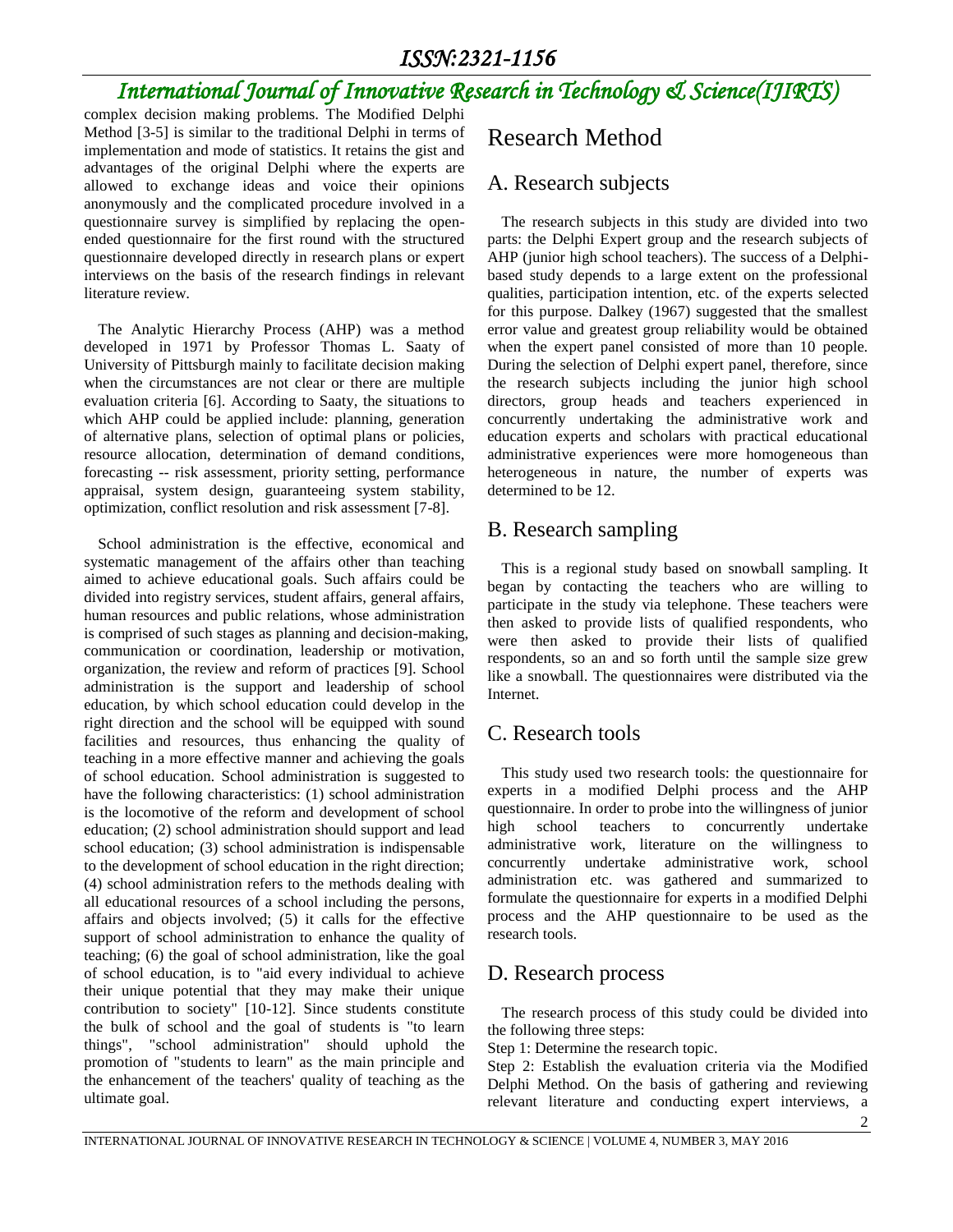#### *ISSN:2321-1156*

### *International Journal of Innovative Research in Technology & Science(IJIRTS)*

preliminary criteria hierarchy was built consisting of a target layer, a criteria layer and a sub-criteria layer covering the influencing factors defined by expert consensus. After this preliminary criteria hierarchy was analyzed through a modified Delphi questionnaire, an effective and complete criteria hierarchy was set up.

Step 3: Design, distribute and collect the AHP questionnaire after the criteria hierarchy was confirmed. The AHP method was used to organize the data and decision analysis software was used to analyze the weight of the evaluation criterion for each decision. With the weights obtained, a table was formulated containing all the influencing factors to be selected. Based on the results of this study, conclusions were arrived at and suggestions were proposed. Figure 1 shows the research process of this study at its various stages:



Figure 1. Research process

#### E. Research procedures and implementation

On the basis of relevant literature review and with the support of relevant theories, research methods in this study are designed in such an objective manner as to generate the following four major constructs of the influencing factors concerning the willingness of junior high school teachers to concurrently undertake the administrative work: stress in the administrative work, compensations and benefits, school leadership and personal factors. They are hereby elaborated as follows:

Stress in the administrative work : According to literature review, the sources of the stress in administrative work are complicated and varied in nature. This study compiles the observations of relevant scholars and divides the sources of the stress in administrative work into the five categories of educational policies, workload, interpersonal relationship, professional knowledge and skills and internal conflicts.

Compensation and benefits: On the basis of relevant legislation and literature review, the researcher conducts a deeper investigation of the extra compensation and benefits enjoyed by the teachings undertaking concurrently the administrative work. They are duty allowance, vacation subsidy and teaching hours respectively.

School leadership : This study measures school leadership from its three constructs of organizational climate in the school, principal leadership mode and school size.

Personal factors: Based on the gathering and compilation of relevant literature, the influencing factors "on the personal level" concerning the willingness of teachers to concurrently undertake the administrative work include: the information ability of the teachers as an individual, career planning, family support, health conditions, etc.

After gathering and summarizing relevant literature on teachers' concurrently undertaking the administrative work and referring to the studies of various scholars, the indicators for the influencing factors concerning the willingness of junior high school teachers to concurrently undertake the administrative work are established and the constructs and evaluation criteria for the AHP analysis are preliminarily formulated, as are shown in Table 1:

**Table 1. Preliminary hierarchical constructs and evaluation criteria**

| First layer                                                                                                 | Second layer                                | Third layer                             |  |
|-------------------------------------------------------------------------------------------------------------|---------------------------------------------|-----------------------------------------|--|
| Target                                                                                                      | Criteria                                    | Sub-criteria                            |  |
| The influ-<br>encing<br>factors<br>concerning                                                               | A.Stress in the<br>administrative<br>work   | A1. Educational policies                |  |
|                                                                                                             |                                             | A2.Workload                             |  |
|                                                                                                             |                                             | A3.Professional                         |  |
|                                                                                                             |                                             | knowledge                               |  |
| the will-                                                                                                   |                                             | A4. Interpersonal relation-             |  |
| ingness of                                                                                                  |                                             | ship                                    |  |
| junior high<br>school<br>teachers to<br>concur-<br>rently<br>un-<br>dertake the<br>administra-<br>tive work |                                             | A5.Internal conflicts                   |  |
|                                                                                                             | <b>B.Compensati</b><br>on and bene-<br>fits | <b>B1.Duty allowance</b>                |  |
|                                                                                                             |                                             | B2. Vacation subsidy                    |  |
|                                                                                                             |                                             | <b>B3. Teaching hours</b>               |  |
|                                                                                                             | C.School<br>leadership                      | C1.Organizational climate               |  |
|                                                                                                             |                                             | in the school                           |  |
|                                                                                                             |                                             | C <sub>2</sub> .Principal<br>leadership |  |
|                                                                                                             |                                             | mode                                    |  |

3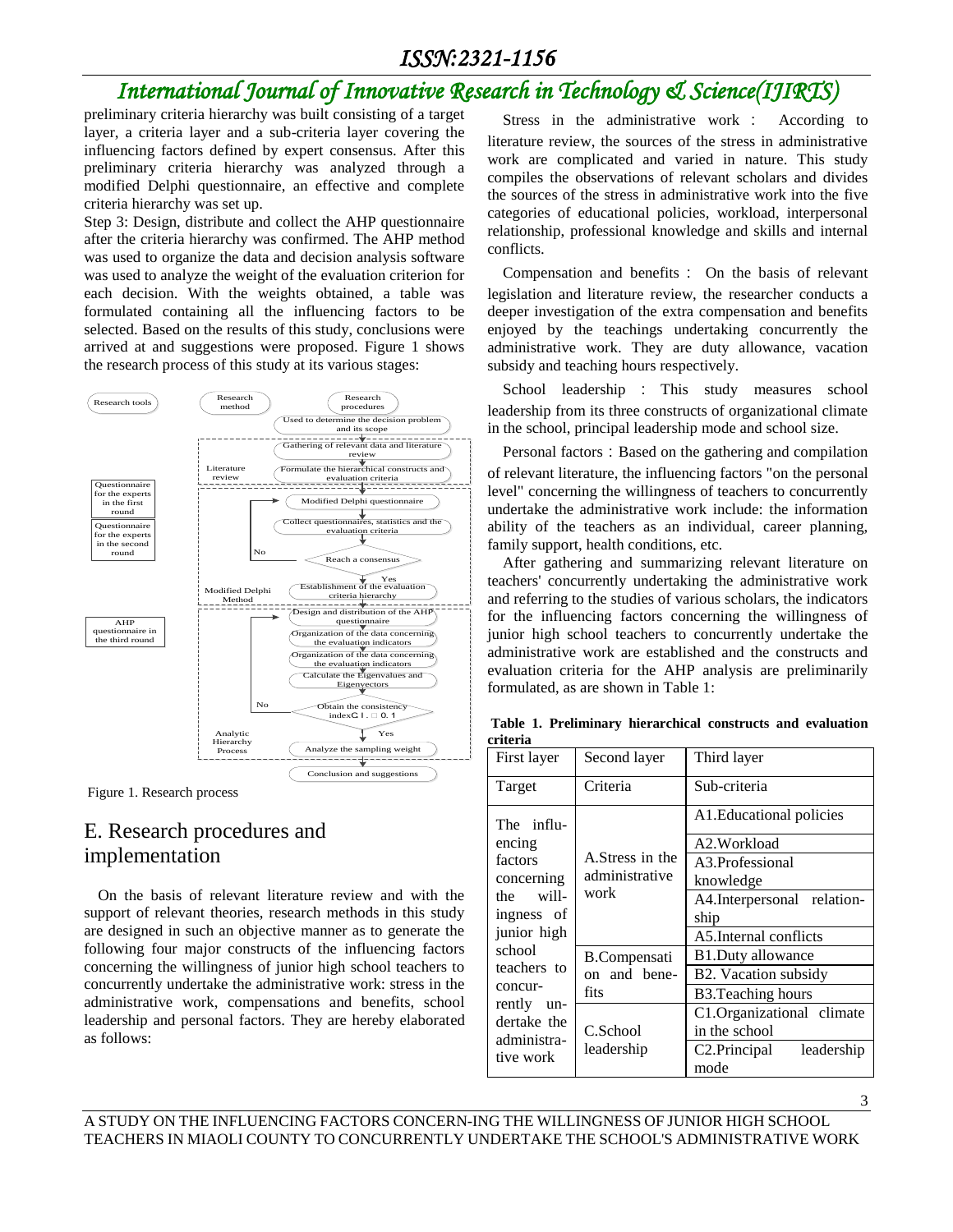#### *ISSN:2321-1156*

# *International Journal of Innovative Research in Technology & Science(IJIRTS)*

|            | C <sub>3</sub> . School size       |
|------------|------------------------------------|
|            | D1. Information ability            |
| D.Personal | D2. Career planning                |
| factors    | D3. Family support                 |
|            | D <sub>4</sub> . Health conditions |

A quantitative analysis was performed on the modified Delphi questionnaire and a questionnaire for experts was used to collect data, on which a statistical analysis is then conducted via MS Excel in order to work out the mean and standard deviation. From the results of such data analysis, it was possible to discern the degree of convergence and difference of the experts in terms of the question items. This process is hereby elaborated as follows:

Mean : Mean represents the degree of importance attached to the various constructs and evaluation criteria for the "influencing factors concerning the willingness of junior high school teachers to concurrently undertake the administrative work" by each expert. The scoring of the questionnaire for experts in the first round is based on the five-point Likert-type scale. In order to summarize the overall agreement between the experts and scholars, when the score of a certain factor is above "3.5" (between neutral and agree), we would say an agreement has been reached among all the scholars and experts and deem the degree of agreement as 70%. The factors with a mean of over 3.5 in terms of perceived importance will be included as the question items in the final questionnaire. In the second round, the mean of each factor in the questionnaire for experts is set as "3.8" and above, which means a 75% agreement.

Standard deviation: Standard deviation shows the degree of dispersion among the opinions of the Delphi experts on the various constructs and evaluation criteria for the "influencing factors concerning the willingness of junior high school teachers to concurrently undertake the administrative work". The greater the standard deviation is, the more it means that the opinion has been distracted from the topic. Therefore, this study will delete a question when the standard deviation is higher than 1.

Based on the feedbacks from the Delphi questionnaire in the second round, four constructs were placed in the second layer while the number of evaluation criteria in the third layer is found to comply with Satty's suggestion that each layer shall contain no more than seven factors. According to the results of the Delphi questionnaire in its second round, which was taken as the AHP framework AHP, four constructs and 13 evaluation criteria were included in the research framework of the study on the influencing factors concerning the willingness of junior high school students to concurrently undertake the administrative work, as is shown in Figure 2:





#### Empirical Analysis

This study is set out as an empirical analysis of the influencing factors concerning the willingness of junior high school teachers in Miaoli County to concurrently undertake the administrative work and analyze and probe into these influencing factors by conducting a questionnaire survey on them on the basis of the opinions of junior high school teachers in Miaoli County and using the modified Delphi method and AHP. A total of 60 questionnaires were sent out, 54 of which were collected. Since all 54 of these collected questionnaires were valid, the collection rate of valid questionnaires was 90%. 28 of these questionnaires were filled out by men and 26 by women.

A data analysis was conducted after converting the results of the questionnaires as they were filled in by the respondents into quantitative ones. The geometric mean and weights of the criteria in each layer was firstly obtained in a pairwise comparison, on the basis a pairwise comparison matrix was established to obtain the Eigenvectors and Eigenvalues. A consistency test was then conducted to see the acceptance of the results. After a comprehensive analysis, the weights of the factors are ranked in Table 2, from which it is possible to further understand the relative importance of the various influencing factors. They could thus serve as the basis of the teachers' self-assessment in their decision-making process as to whether to undertake concurrently the administrative work or not.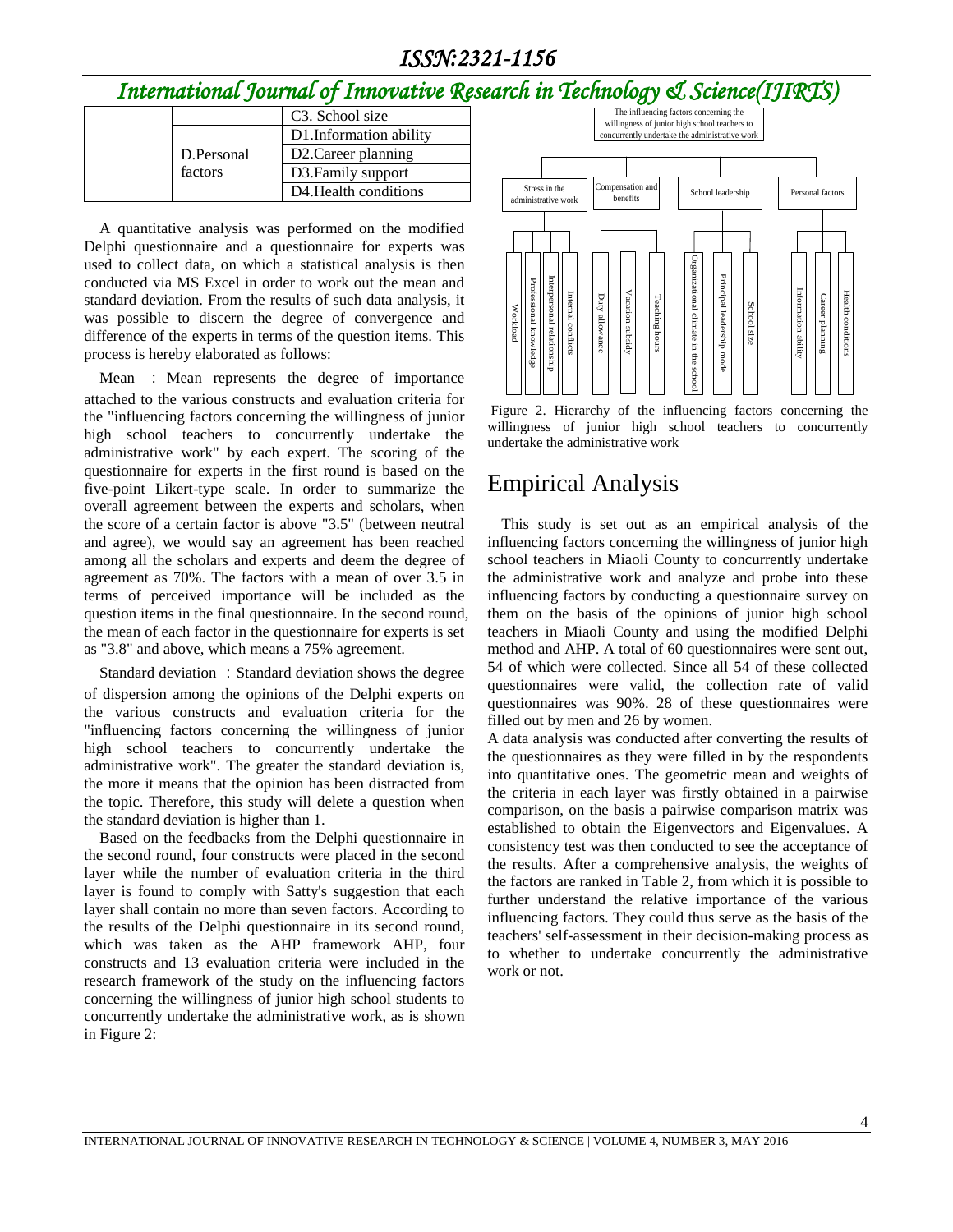## *International Journal of Innovative Research in Technology & Science(IJIRTS)*

**Table 2. A Comprehensive Analysis of the Importance of the Various Factors**

| riterion                               | <b>Criterion</b><br>weight | Sub-<br>riterior                           | Sub-criterion<br>weight | Comprehensiv<br>weigh | Rank                     |
|----------------------------------------|----------------------------|--------------------------------------------|-------------------------|-----------------------|--------------------------|
| Stress in the ad-<br>ministrative work | 0.4273                     | Workload                                   | 0.5031                  | 0.2150                | $\mathbf{1}$             |
|                                        |                            | Professional<br>knowledge                  | 0.1811                  | 0.0774                | 6                        |
|                                        |                            | Interpersonal<br>relationship              | 0.2030                  | 0.0867                | $\overline{\mathcal{L}}$ |
|                                        |                            | Internal conflicts                         | 0.1129                  | 0.0482                | 10                       |
| benefits<br>tion and<br>Compensa-      | 0.1722                     | Duty allowance                             | 0.5397                  | 0.0929                | 3                        |
|                                        |                            | Vacation subsi-<br>dy                      | 0.2425                  | 0.0418                | 11                       |
|                                        |                            | Teaching hours                             | 0.2178                  | 0.0375                | 12                       |
| School leader-<br>ship                 | 0.1897                     | Organizational<br>climate in the<br>school | 0.5099                  | 0.0967                | $\overline{2}$           |
|                                        |                            | Principal leader-<br>ship mode             | 0.3722                  | 0.0706                | $\overline{7}$           |
|                                        |                            | School size                                | 0.1178                  | 0.0224                | 13                       |
| Personal fac-<br>cros                  | 0.2108                     | Information abil-<br>ity                   | 0.3320                  | 0.0700                | 8                        |
|                                        |                            | Career planning                            | 0.2895                  | 0.0610                | 9                        |
|                                        |                            | Health condi-<br>tions                     | 0.3785                  | 0.0798                | 5                        |

According to the above results of the questionnaire for the junior high school teachers, it is found that the importance of the stress in the administrative work is mostly highly perceived by the teachers in their selection of the influencing factors concerning their willingness to concurrently undertake the administrative work. In the section on the major criteria, "stress in the administrative work" scores a distinctive 0.4273, nearly 50% of all, thus showing its great influence. In the investigation of individual factors, "workload" is the most highly valued item in the basic analysis of the stress in administrative work. Likewise, the most highly valued item in the basic analysis of compensation and benefits is "duty allowance", that in the basic analysis of school leadership is "the organizational climate in the school" and that on the personal level is "health conditions".

Based on the overall weights of the four major evaluation criteria and thirteen sub-criteria, the top five factors are workload (0.2150), organizational climate in the school (0.0967), duty allowance (0.0929), interpersonal relationship (0.0867) and health conditions (0.0798) respectively. Taking

up 57% of the total weight, these five evaluation criteria are thus placed in the category of the influencing factors of [high perceived importance] concerning the participation of junior high school teachers. The 6th to 9th places are respectively taken up by professional knowledge and skills (0.0774), principal leadership mode (0.0706), information ability (0.0700) and career planning (0.0610). Accounting for 28 % of the total weight, these four evaluation criteria are thus placed in the category of the influencing factors of [middle perceived importance] concerning the participation of junior high school teachers. The rest factors, therefore, are deemed as of [low perceived importance] concerning the participation of junior high school teachers, as is in Table 3.

**Table 3. An Analysis Sheet of the Perceived Importance of the Various Criteria for the Junior High School Teachers**

| Weight<br>Rank | Degree of<br>perceived<br>importance<br>(ratio)             | arious Criteria for the Junior Trigh School Teachers<br>Criteria evalu-<br>ation | Comprehen-<br>sive weight<br>assignment |
|----------------|-------------------------------------------------------------|----------------------------------------------------------------------------------|-----------------------------------------|
| $\mathbf{1}$   | High degree<br>of perceived<br>importance<br>57%            | Workload                                                                         | 0.2150                                  |
| $\overline{2}$ |                                                             | Organizational<br>climate in the<br>school                                       | 0.0967                                  |
| 3              |                                                             | Duty allow-<br>ance                                                              | 0.0929                                  |
| $\overline{4}$ |                                                             | Interpersonal<br>relationship                                                    | 0.0867                                  |
| 5              |                                                             | Health condi-<br>tions                                                           | 0.0798                                  |
| 6              | Middle de-<br>gree of per-<br>ceived im-<br>portance<br>28% | Professional<br>knowledge                                                        | 0.0774                                  |
| 7              |                                                             | Principal lead-<br>ership mode                                                   | 0.0706                                  |
| 8              |                                                             | Information<br>ability                                                           | 0.0700                                  |
| 9              |                                                             | Career plan-<br>ning                                                             | 0.0610                                  |
| 10             | Low degree<br>of perceived<br>importance<br>15%             | Internal con-<br>flicts                                                          | 0.0482                                  |
| 11             |                                                             | Vacation sub-<br>sidy                                                            | 0.0418                                  |
| 12             |                                                             | Teaching<br>hours                                                                | 0.0375                                  |
| 13             |                                                             | School size                                                                      | 0.0224                                  |

A STUDY ON THE INFLUENCING FACTORS CONCERN-ING THE WILLINGNESS OF JUNIOR HIGH SCHOOL TEACHERS IN MIAOLI COUNTY TO CONCURRENTLY UNDERTAKE THE SCHOOL'S ADMINISTRATIVE WORK